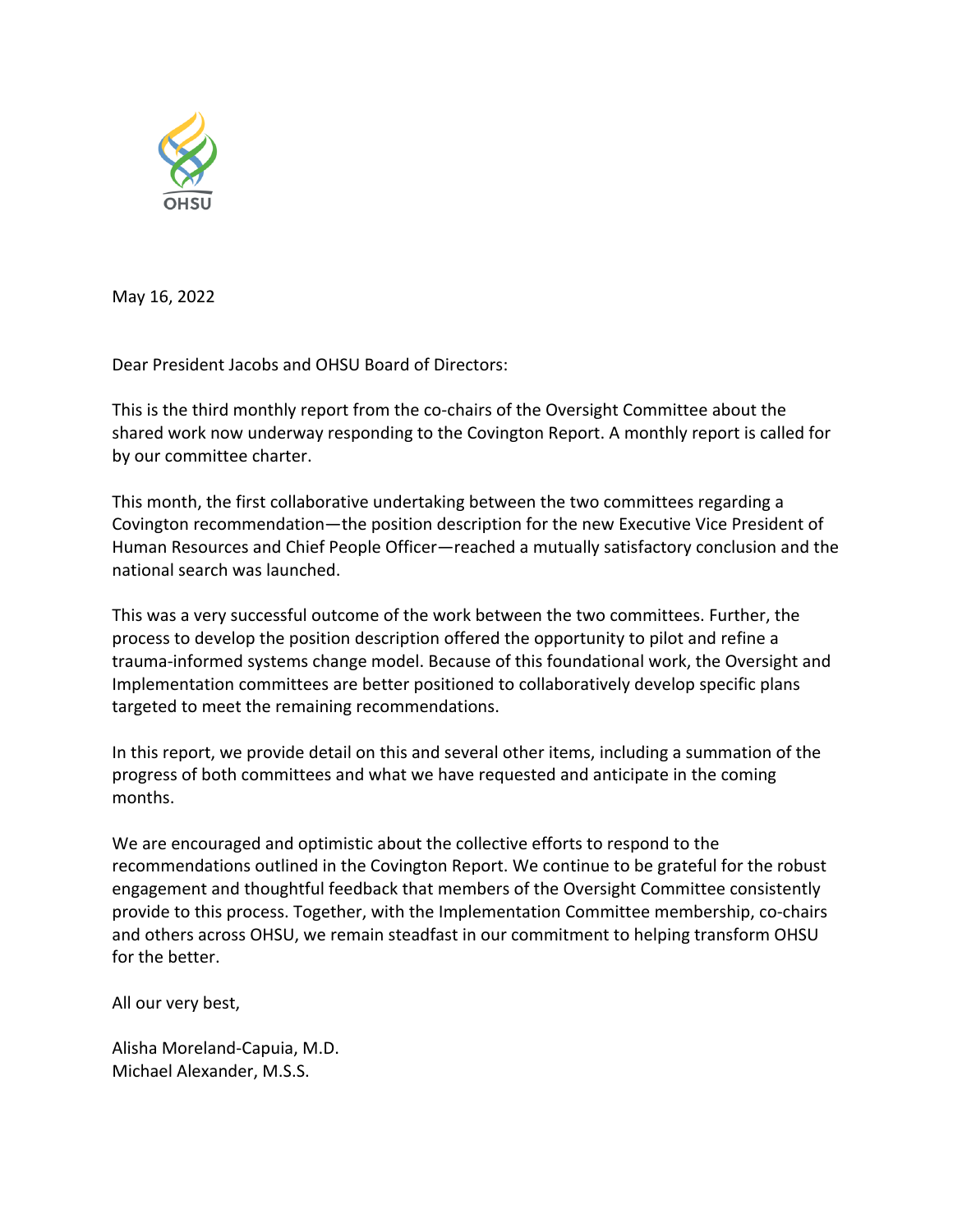# Oversight Committee Monthly Report

Report #3 covering: April 2022 Submitted by: Alisha Moreland-Capuia, M.D., and Michael Alexander, M.S.S.

### 1. HIGHLIGHTS

The Covington Oversight Committee held its third meeting on April 14. During the meeting, Cochair Dr. Moreland-Capuia presented a mini-lecture about trauma-informed systems change in which definitions and examples regarding *vicarious trauma*, a phenomenon often experienced by people involved in health and other helping professions, were presented. During the meeting, committee members considered edits to the position description for the executive vice president overseeing human resources, a high-priority Covington recommendation. After the Oversight Committee completed its feedback on the EVP position description, the nationwide search was launched, as announced by President Jacobs in an all-OHSU message on April 29. The process to meet this EVP recommendation helped to establish the traumainformed approach that is now being employed to develop specific proposals for the remaining recommendations. During April, the Oversight Committee also reviewed and considered changes to its founding charter. Committee co-chairs presented an update to the OHSU Board of Directors at its April 22 public meeting. A video of the presentation was posted to both the OHSU intranet (O2) Covington response website and to the OHSU public-facing website. Looking ahead to May, the expectation is that the Oversight Committee will offer feedback on two or more proposals under development by the Implementation Committee to meet Covington recommendations.

## 2. ACTIVITY OVERVIEW

The activity of the Oversight Committee this month focused on five areas, listed here and discussed below:

- The third meeting of the Oversight Committee
- Trauma-informed systems change training (vicarious trauma)
- The executive vice president for human resources recruitment
- The review of the Oversight Committee Charter
- The co-chairs presentation to the OHSU Board of Directors

**The third meeting of the Oversight Committee.** The full Oversight Committee met virtually on April 14, from 9 to 10:30 a.m. Thirty-two of the 36 members were present. The agenda and supporting materials were sent to committee members on April 4, in keeping with the co-chairs commitment to provide these items to the committee no less than ten days before each meeting.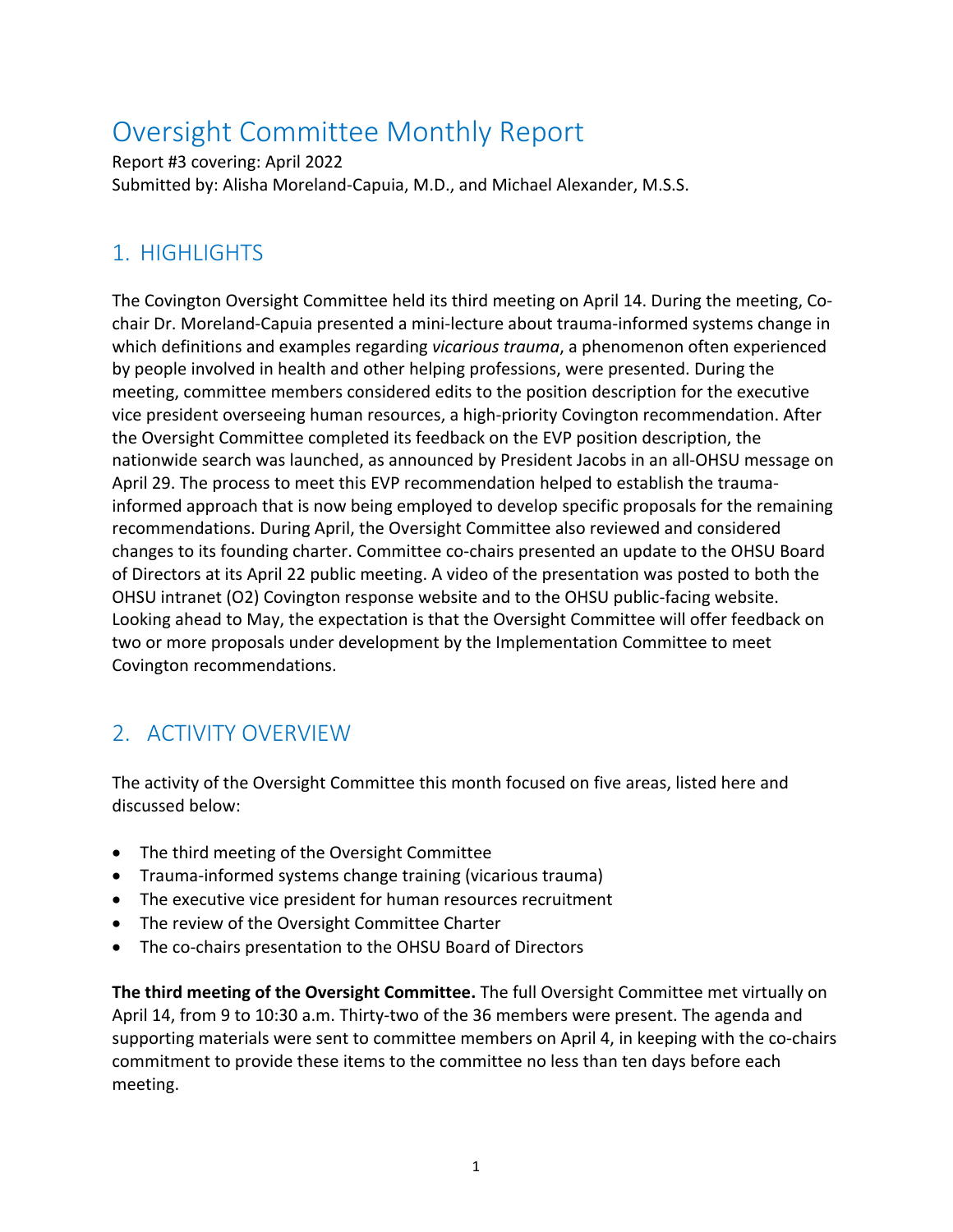Dr. Moreland-Capuia opened the meeting asking the group to reflect on a quotation from Dr. Maya Angelou: "Do the best you can until you know better. Then when you know better, do better." Co-chair Alexander then reiterated the meeting community standards, which was followed by the second presentation to the committee (the mini-lecture for trauma-informed systems change) on the topic of "vicarious trauma" by Dr. Moreland-Capuia. More information on this is provided below.

Following the mini-lecture, the co-chairs provided the group with an update on the revisions of the position description for the executive vice president overseeing human resources. This second phase of revisions had occurred in between meetings so this was an opportunity for inperson commentary. The position was formally titled the Executive Vice President of Human Resources and Chief People Officer. Committee members had some additional questions and suggested edits, which were subsequently shared with the Implementation Committee. Committee members then broke into nine groups to discuss the charter. This agenda item was in response to prior feedback from members related to the issue of how accountability is defined in the charter. More information on both the status of work related to the EVP position description and the charter review is provided below.

The meeting concluded with an accolade to Jennifer Gossett, who has represented the Ability Resource Group, and will be transitioning off the Oversight Committee. Holden Sanders has been identified by the Ability Resource Group to represent its voice on the committee going forward.

**Trauma-informed systems change training.** As noted in February's committee report, to help establish a common baseline of knowledge and vocabulary about this topic, Dr. Moreland-Capuia will spend about 10 minutes at each full Oversight Committee meeting providing a minilecture on key facets of trauma-informed systems change principles.

On April 14, Dr. Moreland-Capuia presented the second of these mini-lectures: *A Pithy Introduction to Vicarious Trauma.*

Vicarious trauma is exposure to the suffering/trauma of others through seeing, hearing, reading about and/or responding to traumatic events. Vicarious trauma is often experienced by people in helping professions or who work in public-facing positions. This sometimes manifests as "compassion fatigue." In turn, this can show up in individuals in variety of physical and emotional ways. Dr. Moreland-Capuia described how a trauma-informed organization provides individuals dealing with vicarious trauma with tools and space to focus on their own wellness. Vicarious trauma can also show up collectively at an organizational level. Like people, organizations (a collection of people) can and deserve to heal, and trauma-informed leaders exhibit the ability to act with humility and establish the conditions that support healing. Dr. Moreland-Capuia noted that the OHSU President and University Cabinet have received traumainformed training and that the OHSU Board of Directors will participate in this training in June.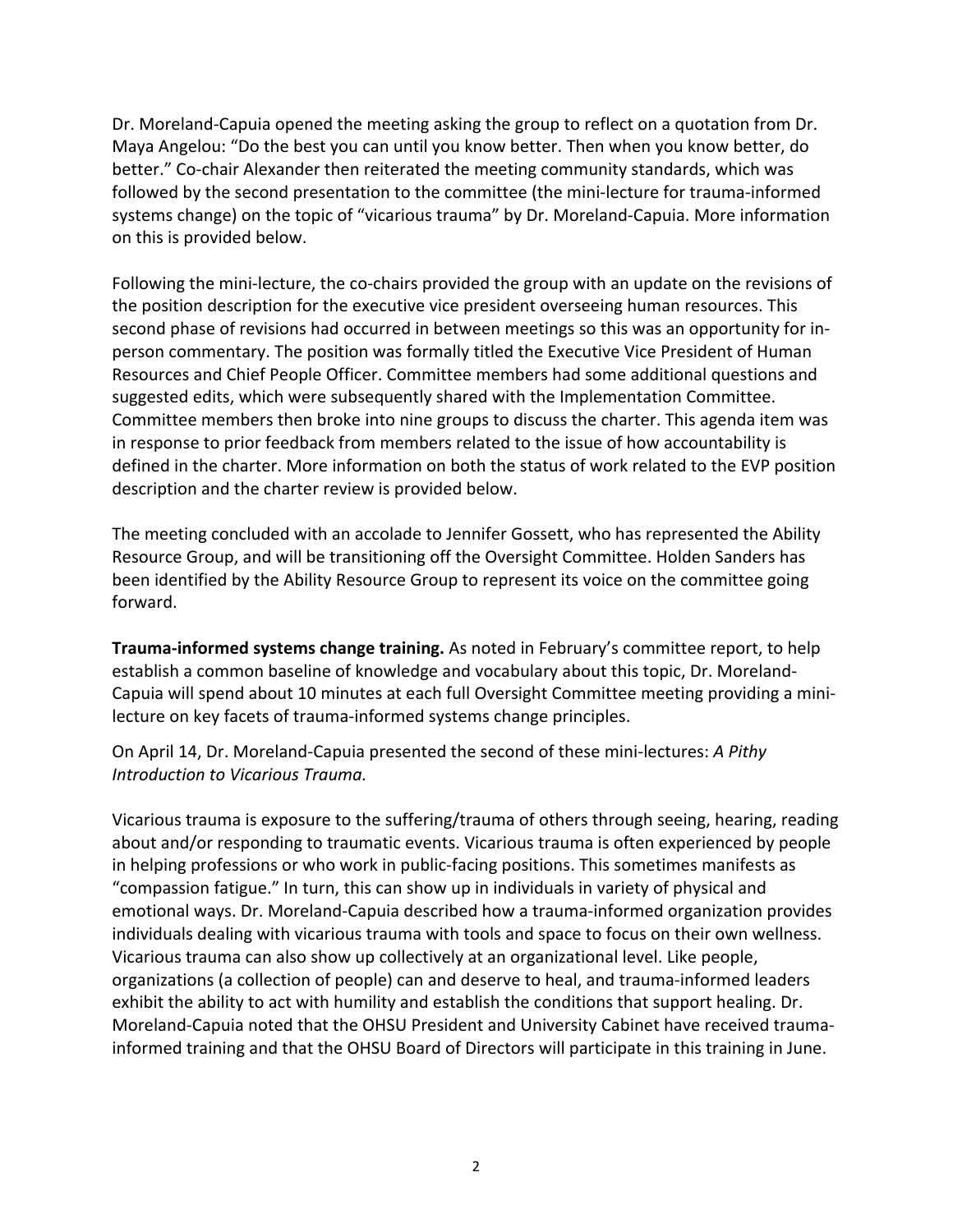The slides from this mini-lecture about vicarious trauma were subsequently posted on the Covington response webpage on OHSU's intranet (O2), along with other resources for OHSU members to learn about trauma-informed systems change. Committee members were encouraged to share this information with the cohorts they represent.

**The executive vice president for human resources recruitment.** The first phase of the bidirectional process between the Oversight and Implementation committees regarding the development of a position description for the new Executive Vice President for Human Resources and Chief People Officer was completed in April. Subsequently, President Danny Jacobs, in an all-OHSU message distributed on April 29, formally announced the launch of the nationwide search, using the opportunity to describe the two-committee process to OHSU members:

"The collaboration between the two committees, intentionally working past traditional academic hierarchical thinking and across historically separate entities, used a diversity, equity, inclusion and belonging 'lens' to review and revise the EVP for Human Resources and Chief People Officer's job description. This illustrates how a trauma-informed systems change model can be brought to life.

This level of involvement and oversight, I believe, is a first for OHSU. More importantly, however, I believe the job description and expectations for this position now more accurately reflect the voices of all our members. As a result, the probability of finding the right person is substantially increased and recruiting that person will, in turn, facilitate additional improvements and enhancements at our university.

Now, after working to develop this process, every proposal generated by the Implementation Committee and reviewed by the Oversight Committee will be considered using the same trauma-informed, collaborative model."

While the two-committee work to develop the position description is complete, the role of the Oversight Committee in this recruitment continues. In April, committee members were invited to meet virtually with representatives from the Furst Group, the recruiting firm conducting this nationwide search on behalf of OHSU. During these meetings, committee members had the opportunity to learn more about the search process and to offer individual observations and insights into the institutional context and related topics. Several Oversight Committee members commented that they found their meetings with the Furst Group valuable.

**The review of the Oversight Committee Charter.** During the April 14 meeting, committee members broke into nine groups to review the committee's original charter. This agenda item was in response to prior feedback from members requesting to review the charter relative to how it articulated responsibilities regarding institutional and committee accountability. The members were asked to consider the following prompt in their small group sessions: *What does accountability look and feel like? How should it be represented in the Oversight Committee charter?*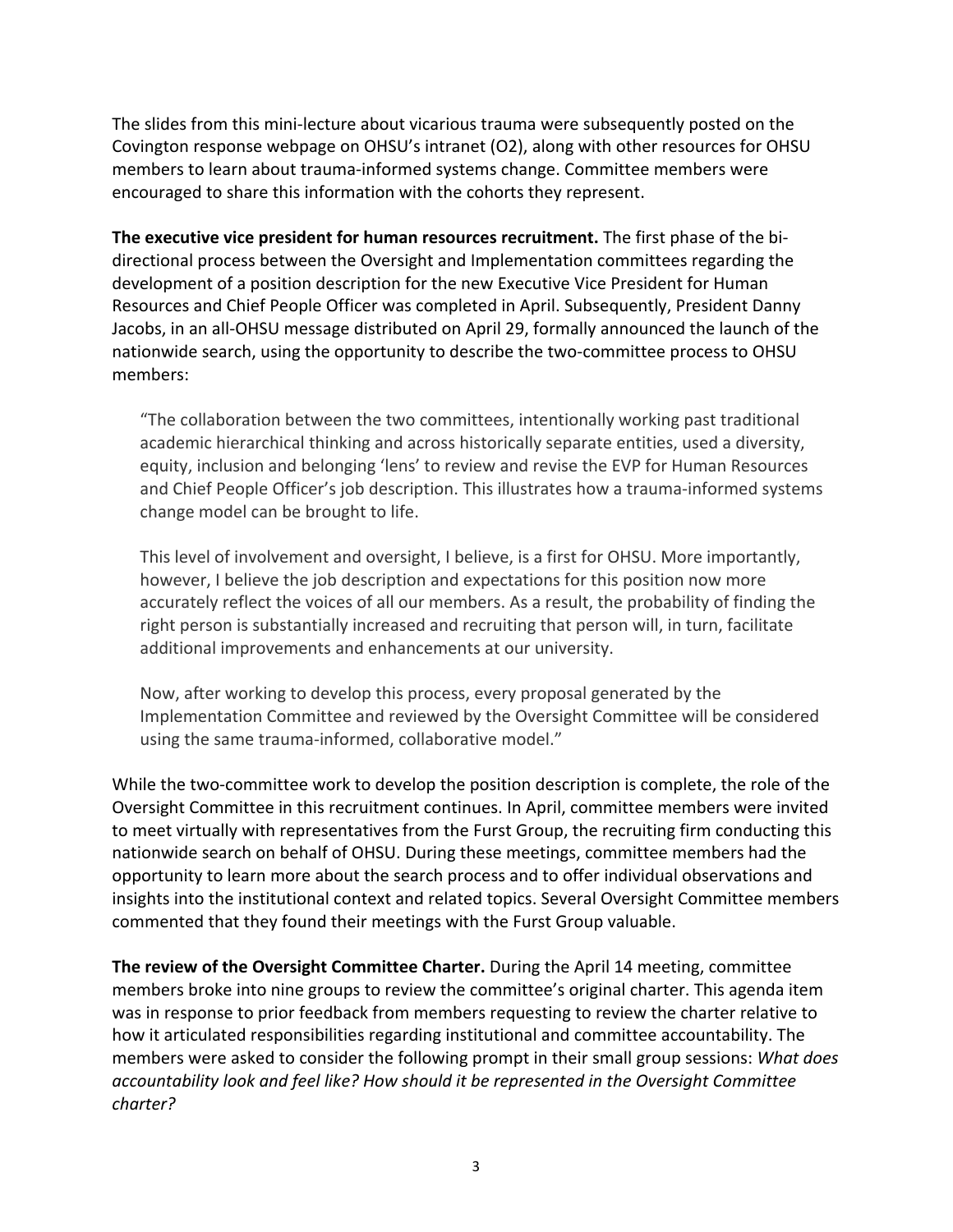The committee members met in small groups for 30 minutes, after which they reconvened to share feedback. Common themes emerging from these group discussions about accountability in the charter were that it should: 1) provide a formal means to share information about how the Implementation Committee overall is conducting its work; 2) provide greater clarity on how recommendations are prioritized for action by the Implementation Committee; 3) articulate the methods by which the six-month review of both committees will be carried out; 4) define the "end-point" of the committee work; and, 5) articulate more fully the responsibilities of the cochairs of both committees.

Cutting across these themes was also the topic of the pacing of the work within the Implementation Committee, a sentiment captured by one committee member with the comment that there was a readiness to take on the "heavy lift" and to move more quickly. Given the time constraints of the full committee meeting, Dr. Moreland-Capuia and Mr. Alexander addressed this in a follow-up email message to the Oversight Committee members. The message focused on the need to "honor the process," reaffirming that the "how" of OHSU's transformation is an important element of becoming a trauma-informed, culturally responsive organization, noting the need for time *and* practice.

The full feedback from the review of the committee charter was captured and shared with the co-chairs of the Implementation Committee for their input. The next step is that the Oversight Committee co-chairs will integrate all the feedback and make suggestions on responsive updates to the charter, which will be discussed at the May 12 meeting.

In the interim, going forward, to meet Oversight Committee members' interest in more direct input from and insight into the Implementation Committee, an arrangement for one or both cochairs of the Implementation Committee to attend part of the Oversight Committee meetings henceforth has been formalized.

**The co-chairs presentation to the OHSU Board of Directors.** The co-chairs of both the Implementation Committee and Oversight Committee presented an update to the OHSU Board of Directors regarding the work responding to the Covington Report recommendations. These two presentations were made on April 22 as part of the Board's regularly scheduled public meeting. Members of OHSU, the public and the media were invited to attend.

Oversight Committee co-chairs describe the principles underlying trauma-informed systems change and the process by which these principles are being operationalized in the work responding to the Covington recommendations. The co-chairs provided background on the Oversight Committee members broadly, noting that collectively they have both "seen a lot and expect a lot" from OHSU and this process. They shared that the early days of the work has been focused on supporting the co-creation of a safe and unrestrictive environment for the group. The co-constructed community agreements for meetings were reviewed for Board members, along with a summary of the communications infrastructure and an overview of next steps. A recording of both Board presentations has been posted to OHSU's intranet (O2) and the public-facing websites. A summary of the Implementation Committee co-chairs' presentation to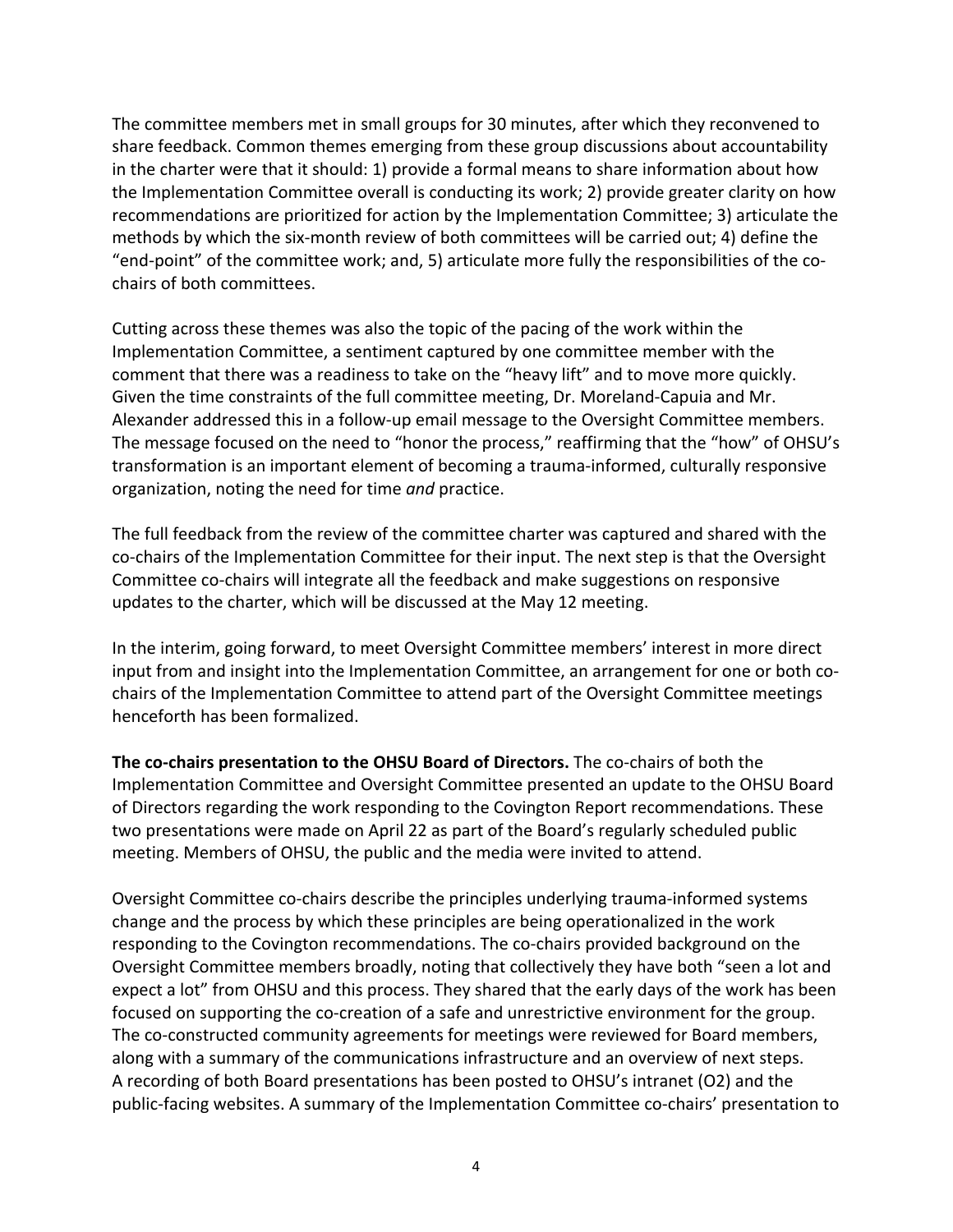the Board of Directors is provided in that monthly report for April.

#### 3. PROGRESS AGAINST RECOMMENDATIONS

The application of the trauma-informed systems change model to meet the Covington recommendation to "conduct a rigorous, competitive and nationwide search for a highly qualified candidate for VP or SVP of HR with relevant and sustained leadership," (page 44 of the Covington Report) was successful. The change model (the trauma-informed Situation, Background, Assessment, Recommendation, or SBAR model, described in the Implementation Committee reports for March and April) was refined and expanded from insights gained from this EVP bi-directional process and it will now be deployed to develop specific proposals to meet other Covington recommendations. This was a successful collaboration between the committees and a good model of trauma-informed systems change principles in action.

The Implementation Committee also mapped activities already underway in the Human Resources Department that align with or partly meet some Covington recommendations. This information will be integrated into the accountability dashboard, in which progress meeting all recommendations will be tracked. The dashboard will be released and posted to the O2 website in May.

### 4. ASSESSMENT AND LOOK AHEAD

Based on the activity during this reporting period, the co-chairs conclude that the work of both committees has been strong. However, it is important to address questions from some committee members and more broadly in the OHSU community that the work responding to the Covington Report recommendations is not moving quickly enough. The co-chairs recognize and respect the urgency expressed by some elements of the OHSU community but believe that at this point, the work is moving at a pace necessary to ensure that the ensuing culture transformation is meaningful, long-lasting and sustainable.

When an institution as complex as OHSU seeks lasting foundational change, the work can only succeed if it is grounded solidly in a model that reflects attributes of that desired change. OHSU has committed to becoming a trauma-informed culturally responsive organization, and this requires a keen and intentional focus on 'how' the change is being developed and managed, just as much as the 'why' and 'what' of that change. Applying the relevant trauma-informed principles takes time *and* practice. The Implementation Committee is proceeding thoughtfully, intentionally and diligently.

Recent communications to the OHSU community (including the April 29 message from President Jacobs) along with information in these progress reports are intended, in part, to provide this broader context. The Oversight Committee will work closely with communications